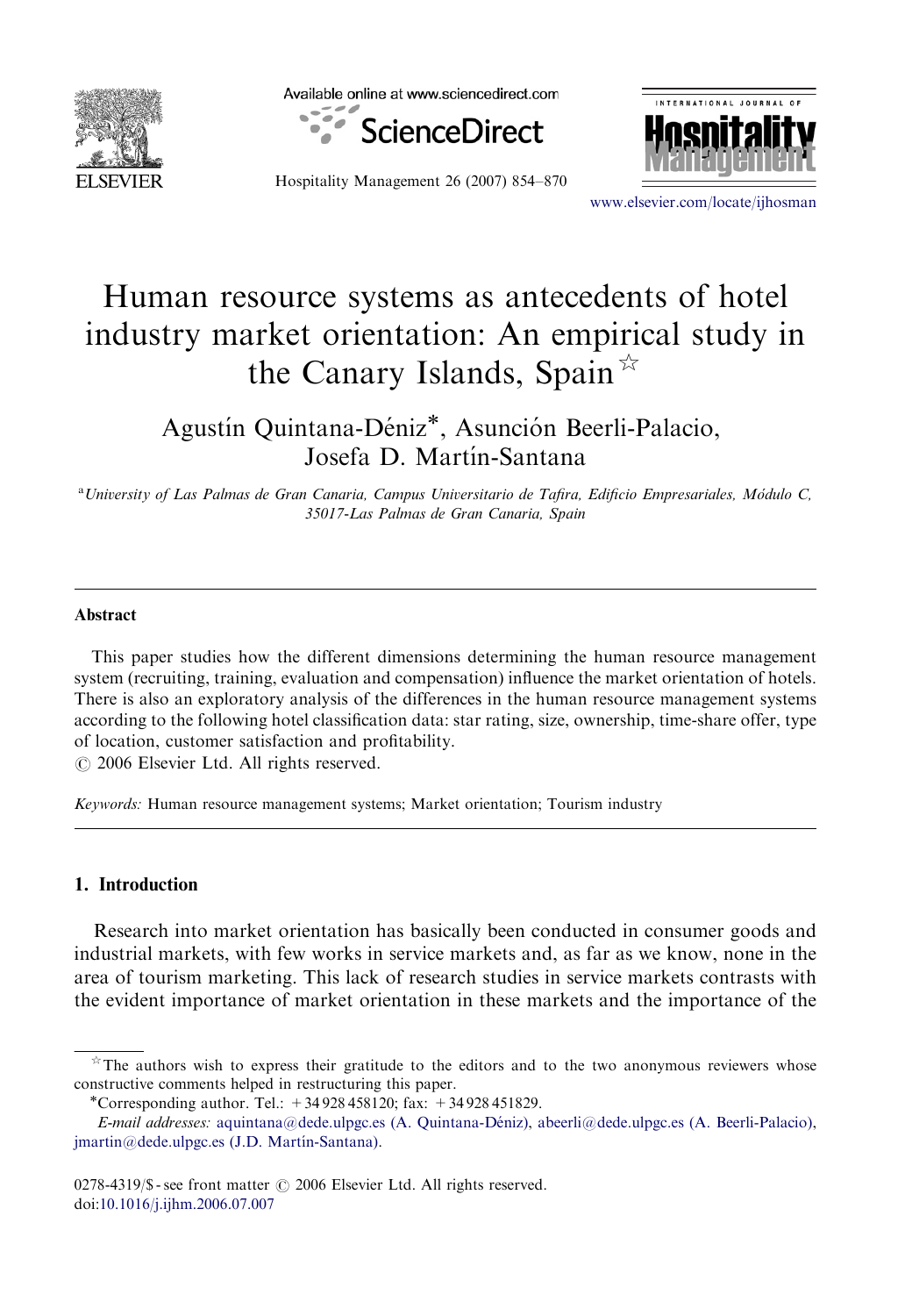service sector to the economy in terms of gross domestic product. In this respect, Grönroos [\(1994\)](#page--1-0) argues that traditional marketing management in the service sector must be substituted by market oriented management.

Many markets for services, including the tourism market, achieve success by coordinating their marketing functions with the other functions. They stress a culture of customer service with the design of performance policies and measures that are sensitive to customer needs; they also consider information about the customer a key asset and possess a ''strategic vision of service'' based on market segmentation, identification of the target group and the satisfaction of specific needs. Those business practices reflect the importance of market orientation in the service sector.

According to [Harris and Ogbonna \(2001\),](#page--1-0) many theorists and practitioners persist in noting that further research is required to explore the barriers and processes of market orientation development and they note the relative dearth of research into such antecedents. In recent decades, researchers have studied several antecedents of market orientation in order to have a better understanding of its role in organizations.

A business is market orientated only when the entire organization embraces the values implicit therein and when all business processes are directed at creating superior customer value ([Slater, 2001](#page--1-0)). This idea is of greater importance in service companies, where human resource practices have a greater influence on market orientation than in manufacturing firms because of the greater dependence on person-to-person interactions that are predominant in the service sector ([Singh, 2000](#page--1-0); [McNaughton et al., 2002\)](#page--1-0). According to [Mavondo et al. \(2005\),](#page--1-0) investment in HR practices impacts on the processes of creating customer value; through the attraction, selection and retention of high quality employees, providing appropriate skills. In that respect, [Mavondo et al. \(2005\)](#page--1-0) indicate that marketing research must consider incorporating human resource practices in models of market orientation as this provides a holistic presentation and adds realism to such models.

Both market orientation and human resource practices favor the processes of creation of value to the customer. However, [Mavondo et al. \(2005\)](#page--1-0) state that, in the academic literature both research streams have been developed along parallel trajectories despite the recognition of linkages in these areas. Therefore, this work aims to contribute an integrated vision of both streams research.

Moreover, it is important to study how the antecedents of market orientation influence different sectors of activity. In that respect, [Kirca et al. \(2005\)](#page--1-0) demonstrate that the extant literature needs a better understanding of how the impact of the antecedents of market orientation varies in different business and cultural contexts. Thus, further research should identify profiles of best practices to implement market orientation in different cultural contexts.

This study is justified by the absence of research in the tourism sector and the importance of studying the interrelations between market orientation and human resources in service companies. In that respect, this research work seeks to study the extent to which human resource management is an antecedent of market orientation in the hotel sector. More specifically, this work aims to identify the influence that the policies for recruiting, training, evaluation, career development and compensation issues exercise on the different dimensions of market orientation.

### 2. Literature review

The marketing literature has addressed the concept of market orientation from various perspectives. Authors have proposed many classifications that integrate the different